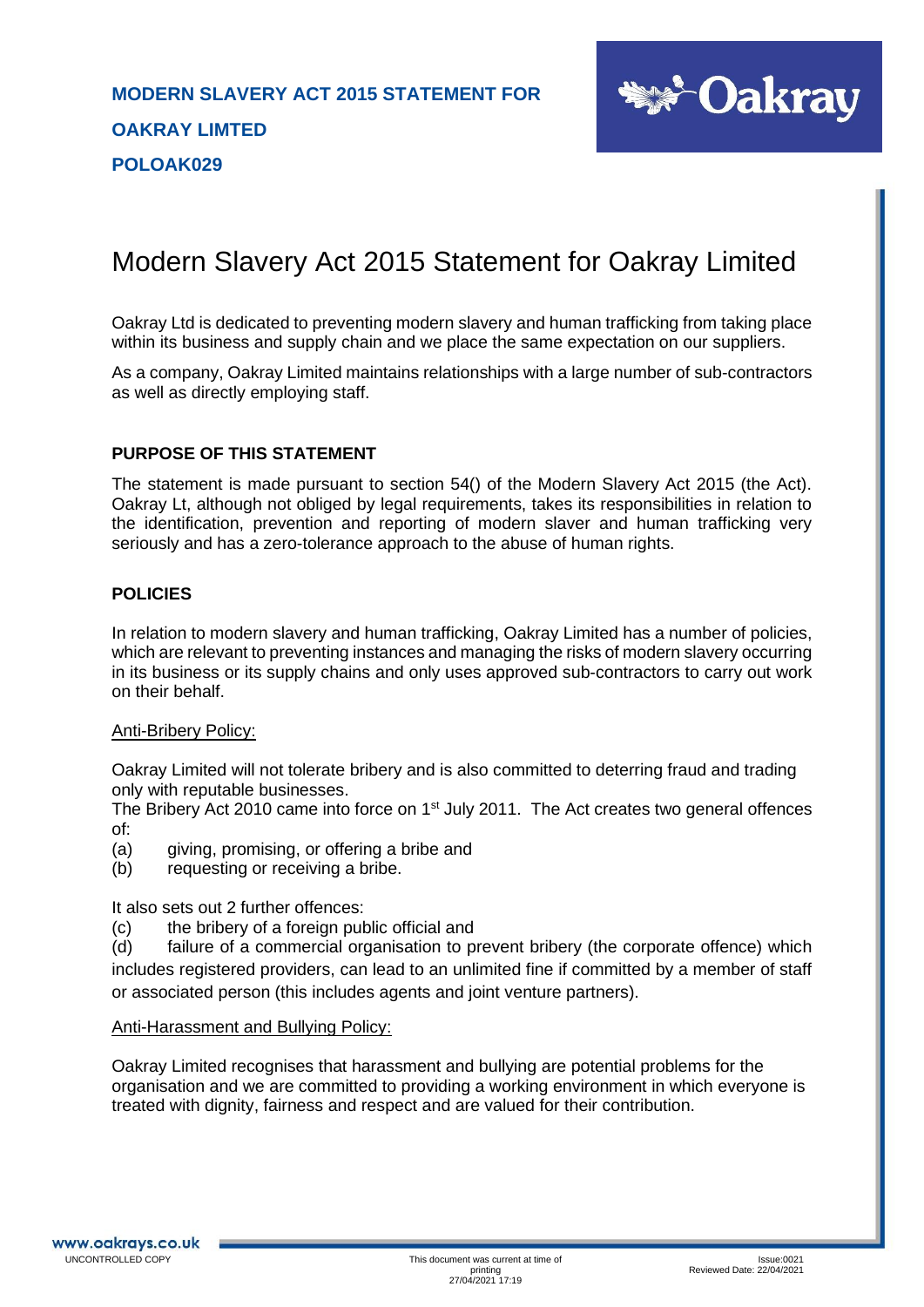

#### Dignity at work Policy:

Our individual commitment to the work of Oakray is matched by our collective commitment to shared values. These values include the commitment to treat others with respect and to respect the culture and beliefs of others. We respect the dignity of all employees and value the contribution they make in the workplace. Any form of unwanted conduct, which has the purpose and effect of violating an employees' dignity or that creates an intimidating, hostile, degrading, humiliating or offensive environment for employees is unacceptable and will not be tolerated or condoned.

#### Equality and Diversity Policy:

Oakray Limited is committed to providing equality and diversity in line with the Equality Act 2010. We believe that our success is a direct result of the experience and quality of our employees. We are committed to opportunities in recruitment, remuneration, training and promotion of employees and to eliminating discrimination in the workplace on the grounds of any protected characteristics.

We are committed to eliminating discrimination amongst our workforce and to comply with the Equality Act.

Oakray Limited aims to value diversity in all that we do, and to go beyond tackling discrimination by demonstrating best practice; by treating people fairly and by accepting and embracing their diversity. By doing so we aim to improve our market competitiveness, foster innovation, enhance our corporate social responsibilities and create an inclusive and positive working environment for our all our employees. It is the policy of Oakray Limited that no person acting on our behalf shall discriminate in any situation against another individual or group, directly or indirectly because of any protected characteristics.

#### Grievance Policy

Oakray recognises there may be times when an employee feels aggrieved about working practices or relations with work colleagues or any other concerns, problems or complaints, which an employee has concerning any aspect of their employment. Most grievances can be resolved quickly and informally through discussion with line managers. If this does not resolve the problem an employee may raise a formal grievance under the procedure outlined in this policy.

#### Safeguarding Policy:

The purpose of this policy is to ensure that there is an overarching company approach to safeguarding, raise the overall awareness of safeguarding and the actions to take if it is suspected that abuse is taking place.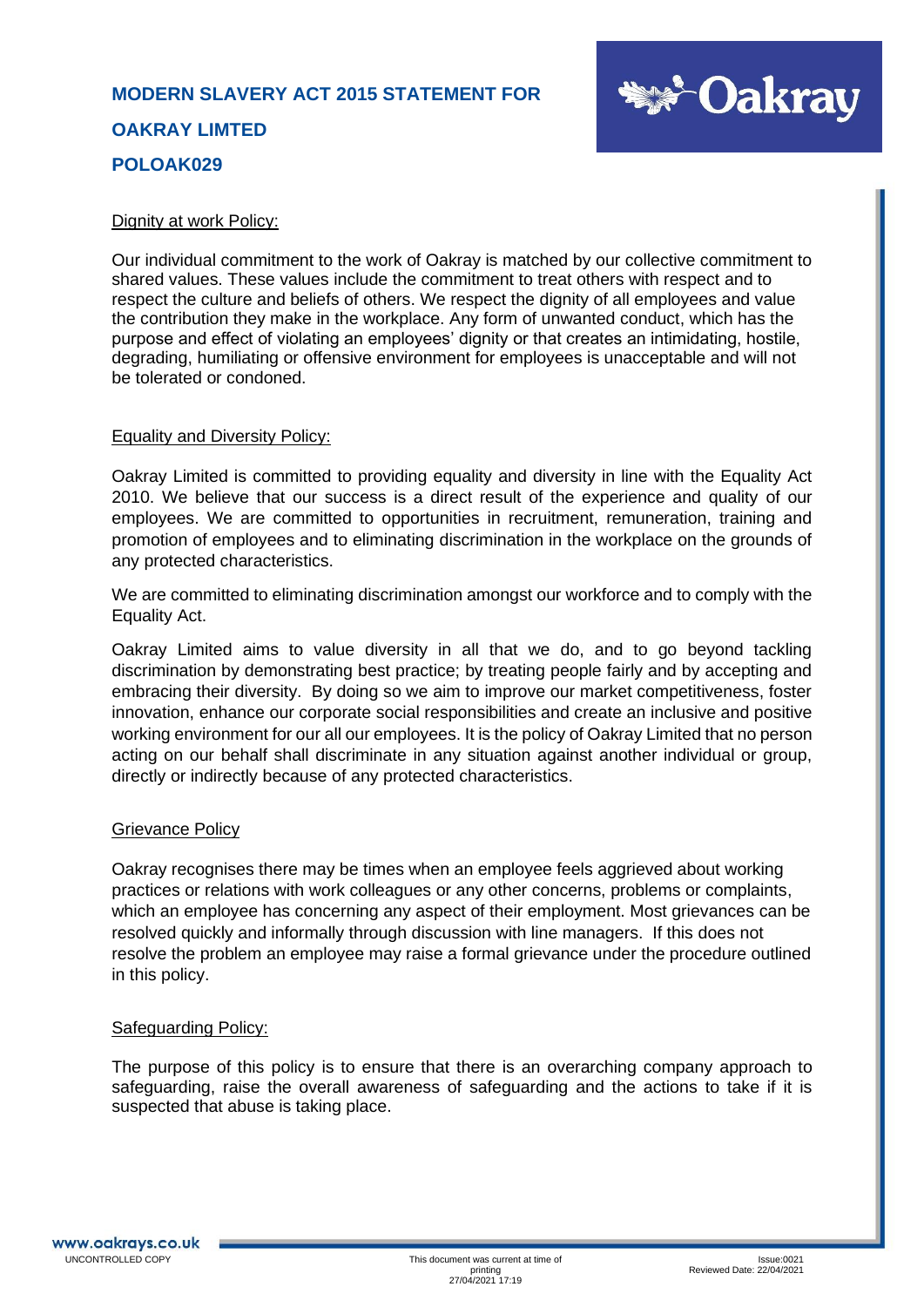

#### Whistleblowing Policy:

Oakray is committed to maintaining the highest levels of openness, probity and accountability amongst Oakray staff. It is therefore important to Oakray that any fraud, misconduct or wrongdoing is reported and properly dealt with.

Oakray encourage any member of staff who has a reasonable belief that an incident of malpractice has occurred, is occurring or is likely to occur within Oakray to raise their concerns at the earliest opportunity.

### **DUE DILIGENCE PROCESSES RELATING TO SLAVERY AND HUMAN TRAFFICKING**

As part of our efforts to monitor, manage and reduce the risk of slavery and human trafficking occurring within our business or supply chains, we adopt the following due diligence procedures:

- Training for all Oakray staff on the risks of modern slavery and how to identify signs of slavery and human trafficking
- Pre-employment checks for all new staff to ensure that they are eligible to work in the UK
- Approval procedure for all sub-contractors prior to carrying out work on behalf of Oakray Limited, acknowledging their responsibilities for adhering to our policies
- Only purchase and supply CE marked products from industry leading suppliers

We aim to:

- Identify, monitor and manage areas of potential risk in our business and supply chains
- Scrutinise any identified areas of risk within our business and supply chains
- Adopt a zero-tolerance approach to slavery and human trafficking throughout the organisation and our supply chains
- Provide support and protection from detriment or disadvantage to any person who, in the public interest, raises genuine concerns amounting to a protected disclosure.

### **FURTHER ACTIONS, APPROVAL AND ENDORSEMENT**

Following our review of our actions this financial year to prevent slavery or human trafficking from occurring in our business or supply chains, we intend to take the following further steps to tackle slavery and human trafficking:

• Keeping our approval standards of sub-contractors under review to ensure sub-contractors are aware and adhere to Oakray's expectations in relation to the Modern Slavery and human trafficking.